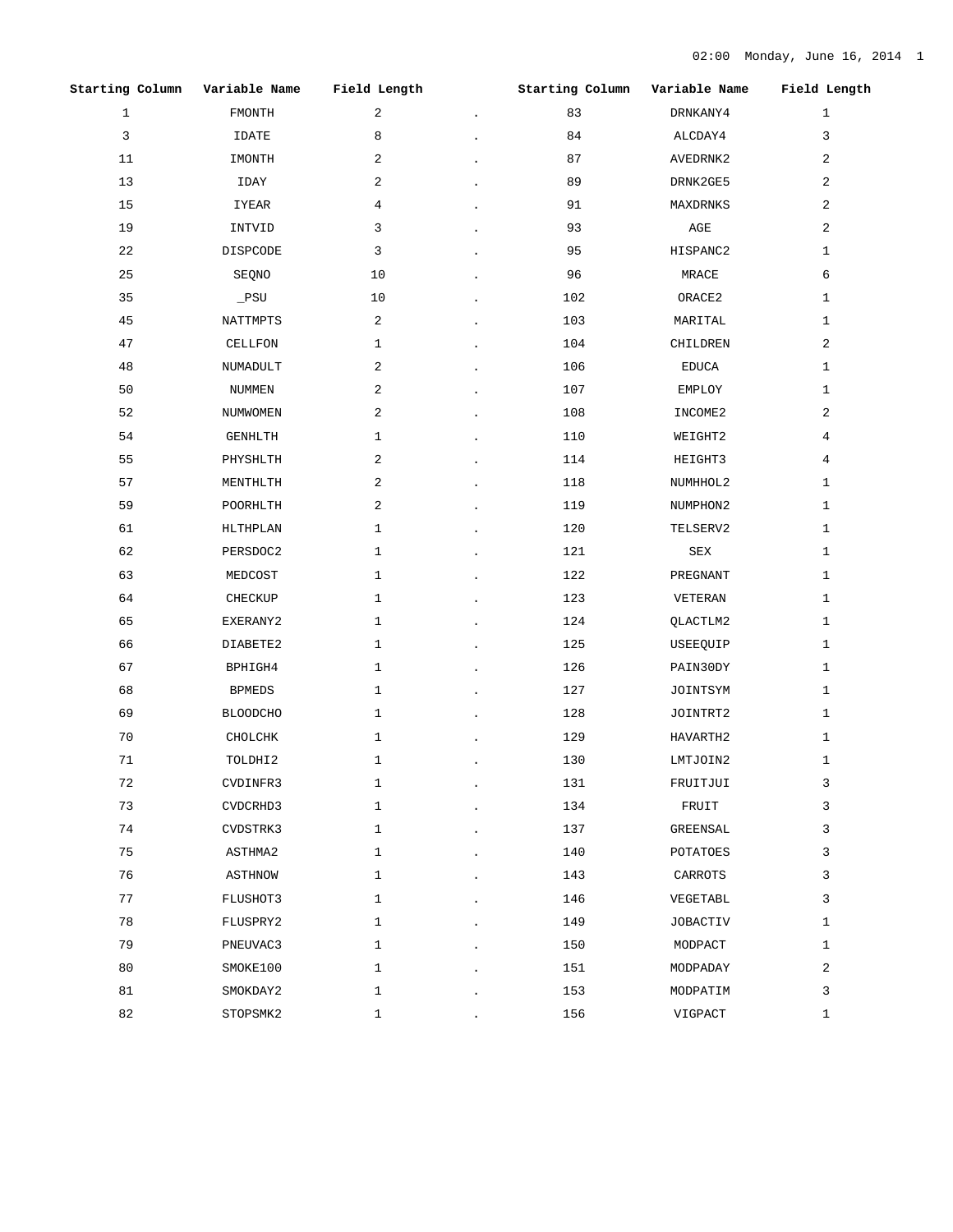|     | Starting Column Variable Name | Field Length   |                                                                 | Starting Column Variable Name |          | Field Length |
|-----|-------------------------------|----------------|-----------------------------------------------------------------|-------------------------------|----------|--------------|
| 157 | VIGPADAY                      | $\overline{a}$ | $\bullet$ .<br><br><br><br><br><br><br><br><br><br><br><br><br> | 222                           | HAREHAB  | $\mathbf{1}$ |
| 159 | VIGPATIM                      | 3              |                                                                 | 223                           | STREHAB  | $\mathbf{1}$ |
| 162 | HIVTST5                       | $\mathbf{1}$   |                                                                 | 224                           | CVDASPRN | $\mathbf{1}$ |
| 163 | HIVTSTD2                      | 6              |                                                                 | 225                           | ASPUNSAF | $\mathbf{1}$ |
| 169 | WHRTST7                       | 2              |                                                                 | 226                           | BPEATHBT | 1            |
| 171 | HIVRISK2                      | 1              |                                                                 | 227                           | BPSALT   | $\mathbf{1}$ |
| 172 | EMTSUPRT                      | $\mathbf{1}$   |                                                                 | 228                           | BPALCHOL | 1            |
| 173 | LSATISFY                      | 1              |                                                                 | 229                           | BPEXER   | 1            |
| 174 | DIABAGE2                      | 2              |                                                                 | 230                           | BPEATADV | 1            |
| 176 | INSULIN                       | $\mathbf{1}$   |                                                                 | 231                           | BPSLTADV | $\mathbf{1}$ |
| 177 | DIABPILL                      | 1              |                                                                 | 232                           | BPALCADV | 1            |
| 178 | BLDSUGAR                      | 3              |                                                                 | 233                           | BPEXRADV | $\mathbf{1}$ |
| 181 | FEETCHK2                      | 3              |                                                                 | 234                           | BPMEDADV | 1            |
| 184 | FEETSORE                      | $\mathbf{1}$   |                                                                 | 235                           | BPHI2MR  | 1            |
| 185 | DOCTDIAB                      | 2              |                                                                 | 236                           | HASYMP1  | 1            |
| 187 | CHKHEMO3                      | 2              |                                                                 | 237                           | HASYMP2  | $\mathbf{1}$ |
| 189 | FEETCHK                       | 2              |                                                                 | 238                           | HASYMP3  | 1            |
| 191 | EYEEXAM                       | $\mathbf{1}$   |                                                                 | 239                           | HASYMP4  | 1            |
| 192 | DIABEYE                       | $\mathbf{1}$   |                                                                 | 240                           | HASYMP5  | 1            |
| 193 | DIABEDU                       | 1              |                                                                 | 241                           | HASYMP6  | $\mathbf{1}$ |
| 194 | LASTDEN3                      | $\mathbf{1}$   |                                                                 | 242                           | STRSYMP1 | 1            |
| 195 | RMVTEETH                      | 1              |                                                                 | 243                           | STRSYMP2 | $\mathbf{1}$ |
| 196 | DENCLEAN                      | $\mathbf{1}$   |                                                                 | 244                           | STRSYMP3 | $\mathbf{1}$ |
| 197 | VIDIFCLT                      | 1              |                                                                 | 245                           | STRSYMP4 | $\mathbf{1}$ |
| 198 | VITELDIF                      | $\mathbf{1}$   |                                                                 | 246                           | STRSYMP5 | $\mathbf{1}$ |
| 199 | VIREADIF                      | 1              |                                                                 | 247                           | STRSYMP6 | $\mathbf{1}$ |
| 200 | VIPRFVST                      | 1              |                                                                 | 248                           | FIRSTAID | $\mathbf{1}$ |
| 201 | VINOCARE                      | 2              |                                                                 | 249                           | FLUSTLOC | 2            |
| 203 | VIEYEEXM                      | $\mathbf{1}$   |                                                                 | 251                           | ASTHMAGE | 2            |
| 204 | VIINSUR                       | 1              |                                                                 | 253                           | ASATTACK | 1            |
| 205 | VICATRCT                      | 1              |                                                                 | 254                           | ASERVIST | 2            |
| 206 | VIGLUCMA                      | $\mathbf{1}$   |                                                                 | 256                           | ASDRVIST | 2            |
| 207 | VIMACDEG                      | $\mathbf{1}$   |                                                                 | 258                           | ASRCHKUP | 2            |
| 208 | VIATWORK                      | $\mathbf{1}$   |                                                                 | 260                           | ASACTLIM | 3            |
| 209 | VIMISWRK                      | 3              |                                                                 | 263                           | ASYMPTOM | $\mathbf{1}$ |
| 212 | PAINACT2                      | 2              |                                                                 | 264                           | ASNOSLEP | $\mathbf{1}$ |
| 214 | QLMENTL2                      | 2              |                                                                 | 265                           | ASTHMED2 | $\mathbf{1}$ |
| 216 | QLSTRES2                      | 2              |                                                                 | 266                           | ASINHALR | $\mathbf{1}$ |
| 218 | QLREST2                       | 2              |                                                                 | 267                           | RCSBIRTH | 6            |
| 220 | QLHLTH2                       | 2              |                                                                 | 273                           | RCSGENDR | 1            |
|     |                               |                |                                                                 |                               |          |              |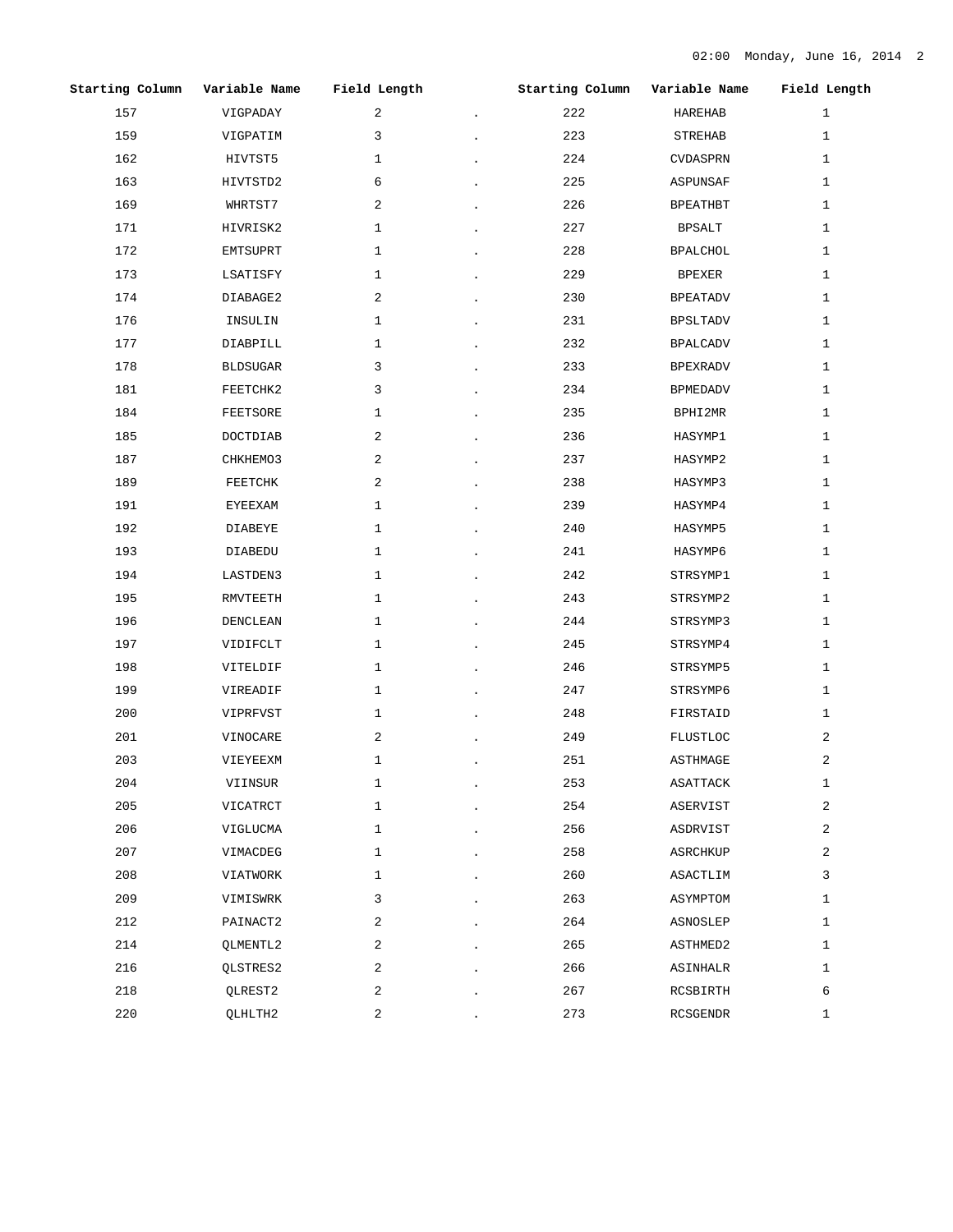|     | Starting Column Variable Name Field Length |              | Starting Column Variable Name Field Length |                |                |
|-----|--------------------------------------------|--------------|--------------------------------------------|----------------|----------------|
| 274 | RCHISLAT                                   | $\mathbf{1}$ | 321                                        | HEWTRDRK       | $\mathbf{1}$   |
| 275 | RCSRACE                                    | 6            | 322                                        | HECHMHOM       | 3              |
| 281 | RCSBRACE                                   | $\mathbf{1}$ | 325                                        | HECHMYRD       | 3              |
| 282 | RCSRELTN                                   | $\mathbf{1}$ | 328                                        | SCLSTSMK       | 2              |
| 283 | CASTHDX2                                   | 1            | 330                                        | SCGETCAR       | 2              |
| 284 | CASTHN02                                   | 1            | 332                                        | SCQITSMK       | 2              |
| 285 | CIFLUSHT                                   | $\mathbf{1}$ | 334                                        | SCDSCMED       | 2              |
| 286 | CIFLUMST                                   | 1            | 336                                        | SCDSCMTH       | 2              |
| 287 | HADMAM                                     | 1            | 338                                        | HOUSESMK       | 1              |
| 288 | HOWLONG                                    | 1            | 339                                        | INDOORS        | $\mathbf{1}$   |
| 289 | PROFEXAM                                   | $\mathbf{1}$ | 340                                        | SMKPUBLC       | $\mathbf{1}$   |
| 290 | LENGEXAM                                   | 1            | 341                                        | SMKWORK        | 1              |
| 291 | HADPAP2                                    | 1            | 342                                        | VETSTAT2       | 1              |
| 292 | LASTPAP2                                   | 1            | 343                                        | VACARE         | 1              |
| 293 | HADHYST2                                   | 1            | 344                                        | RRCLASS2       | $\mathbf{1}$   |
| 294 | PSATEST                                    | 1            | 345                                        | RRCOGNT2       | $\mathbf{1}$   |
| 295 | PSATIME                                    | 1            | 346                                        | RRATWORK       | 1              |
| 296 | DIGRECEX                                   | 1            | 347                                        | RRHCARE2       | $\mathbf{1}$   |
| 297 | DRETIME                                    | $\mathbf{1}$ | 348                                        | RRPHYSM1       | $\mathbf{1}$   |
| 298 | PROSTATE                                   | $\mathbf{1}$ | 349                                        | RREMTSM1       | 1              |
| 299 | <b>BLDSTOOL</b>                            | 1            | 350                                        | SVNOTCH        | 1              |
| 300 | LSTBLDS2                                   | 1            | 351                                        | SVSEXTCH       | 1              |
| 301 | HADSIGM3                                   | $\mathbf{1}$ | 352                                        | SVNOSEX        | 1              |
| 302 | LASTSIG2                                   | $\mathbf{1}$ | 353                                        | SVHADSEX       | $\mathbf{1}$   |
| 303 | OSTPROS                                    | $\mathbf{1}$ | 354                                        | SVRELATN       | $\overline{a}$ |
| 304 | ARTTODAY                                   | $\mathbf{1}$ | 356                                        | SVGENDER       | $\mathbf{1}$   |
| 305 | ARTHWGT                                    | $\mathbf{1}$ | 357                                        | SVEANOSX       | $\mathbf{1}$   |
| 306 | ARTHEXER                                   | 1            | 358                                        | SVEHDSEX       | 1              |
| 307 | ARTHEDU                                    | $\mathbf 1$  | 359                                        | IPVTHRAT       | $\mathbf{1}$   |
| 308 | LOSEWT                                     | 1            | 360                                        | IPVPHHRT       | 1              |
| 309 | MAINTAIN                                   | $\mathbf{1}$ | 361                                        | IPVPHYVL       | $\mathbf{1}$   |
| 310 | FEWCAL                                     | $\mathbf{1}$ | 362                                        | IPVUWSEX       | $\mathbf{1}$   |
| 311 | PHYACT                                     | $\mathbf{1}$ | 363                                        | IPVPVL12       | $\mathbf{1}$   |
| 312 | <b>DRADVICE</b>                            | $\mathbf{1}$ | 364                                        | IPVSXINJ       | $\mathbf{1}$   |
| 313 | IAQHTSRC                                   | $\mathbf{1}$ | 365                                        | IPVRELTN       | 2              |
| 314 | IAQGASAP                                   | $\mathbf{1}$ | 367                                        | SIPVSKP        | $\mathbf{1}$   |
| 315 | IAQHTDYS                                   | 3            | 368                                        | QSTVER         | $\mathbf{1}$   |
| 318 | IAQCODTR                                   | 1            | 369                                        | <b>QSTLANG</b> | 2              |
| 319 | IAQMOLD                                    | $\mathbf{1}$ | 371                                        | MSCODE         | $\mathbf{1}$   |
| 320 | HEWTRSRC                                   | $\mathbf{1}$ | 372                                        | $\_STSTR$      | 5              |
|     |                                            |              |                                            |                |                |